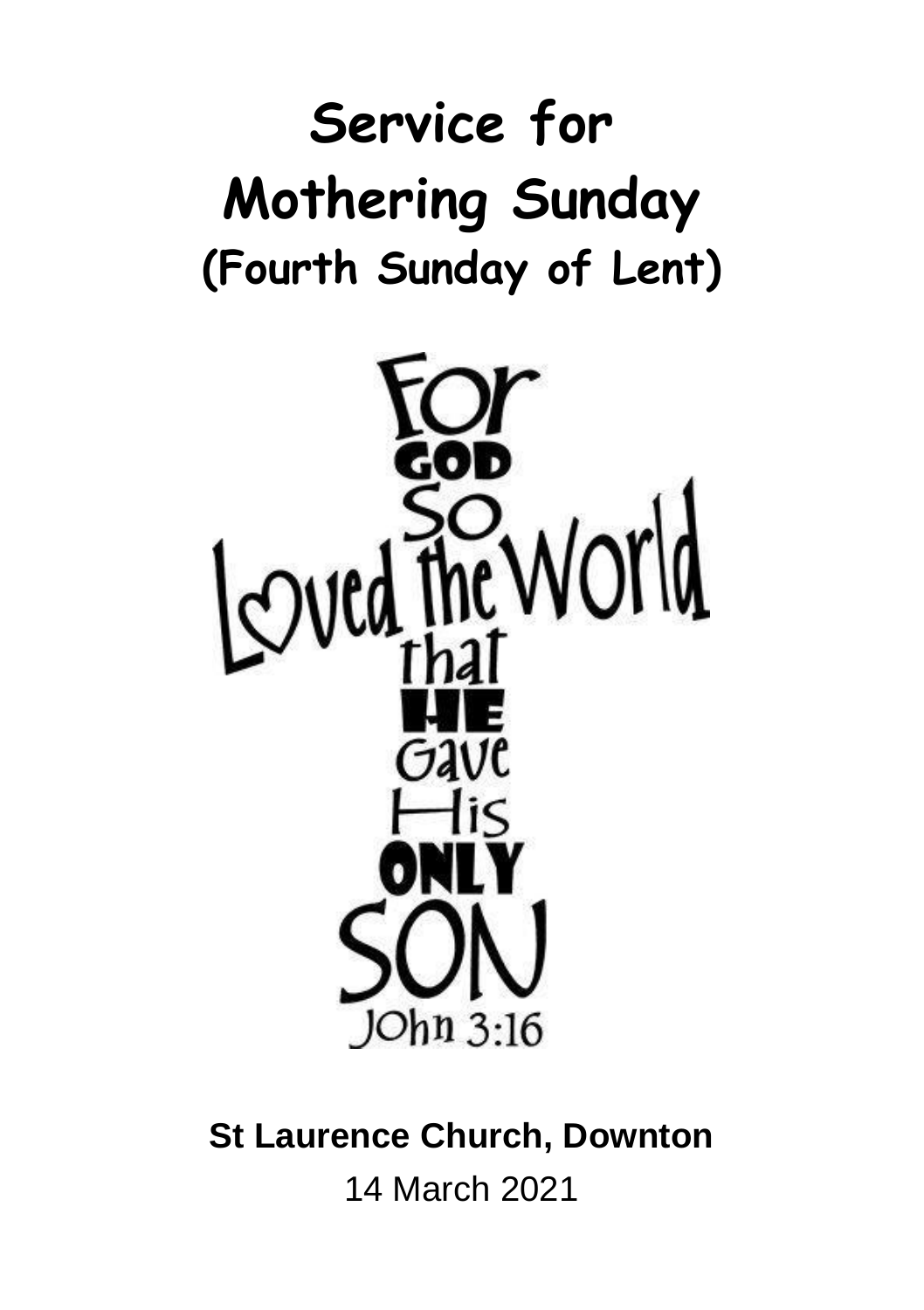# *Preparation*

### Call to Worship

We come from scattered lives **to meet with God.**

and light a candle, **to recognize his presence with us.**

We light this candle to remind us that Jesus is the light of the world, and is always with us to show us the way.



We come as one today **to meet with God**

We come searching **for his love and goodness. Amen.**

*The Team Rector introduces the service*

Hymn: Tell out, my soul *(St Martin's Voices)*

Tell out, my soul, the greatness of the Lord! Unnumbered blessings, give my spirit voice; tender to me the promise of his word; in God my Saviour shall my heart rejoice.

Tell out, my soul, the greatness of his Name! Make known his might, the deeds his arm has done; his mercy sure, from age to age the same; his holy Name, the Lord, the Mighty One.

Tell out, my soul, the greatness of his might! Powers and dominions lay their glory by. Proud hearts and stubborn wills are put to flight, the hungry fed, the humble lifted high.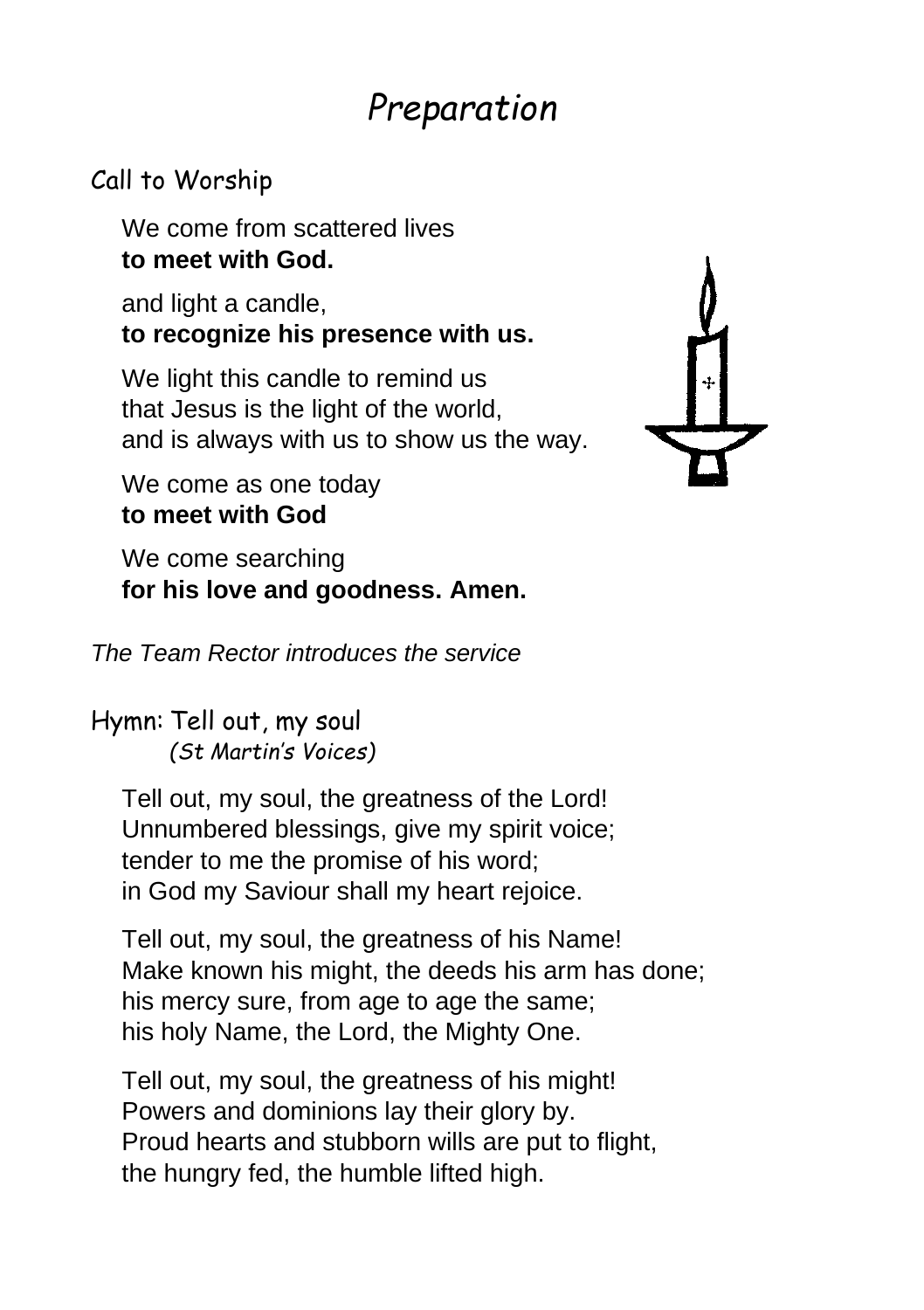Tell out, my soul, the glories of his word! Firm is his promise, and his mercy sure. Tell out, my soul, the greatness of the Lord to children's children and for evermore!

*Timothy Dudley-Smith (born 1926)*

### Gathering:

God so loved the world that he gave his only Son that whoever believes in him should not perish but have eternal life.

#### **Let those who know they are redeemed celebrate it! Those who have been reclaimed from deep trouble!**

Though we were as good as dead, God made us alive with the grace of Christ through whom we are rescued and healed. **O give thanks to God for such unswerving love, for such wonderful deeds for the children of earth.**

*Bruce Prewer (inspired by John 3:14-21 and Ephesians 2:1-10)*

#### Prayer:

Jesus, like a mother you gather your people to you; you are gentle with us as a mother with her children. Despair turns to hope through your sweet goodness; through your gentleness we find comfort in fear. Your warmth gives life to the dead, your touch makes sinners righteous. Lord Jesus, in your mercy heal us; in your love and tenderness remake us. In your compassion bring grace and forgiveness, for the beauty of heaven may your love prepare us **Amen.**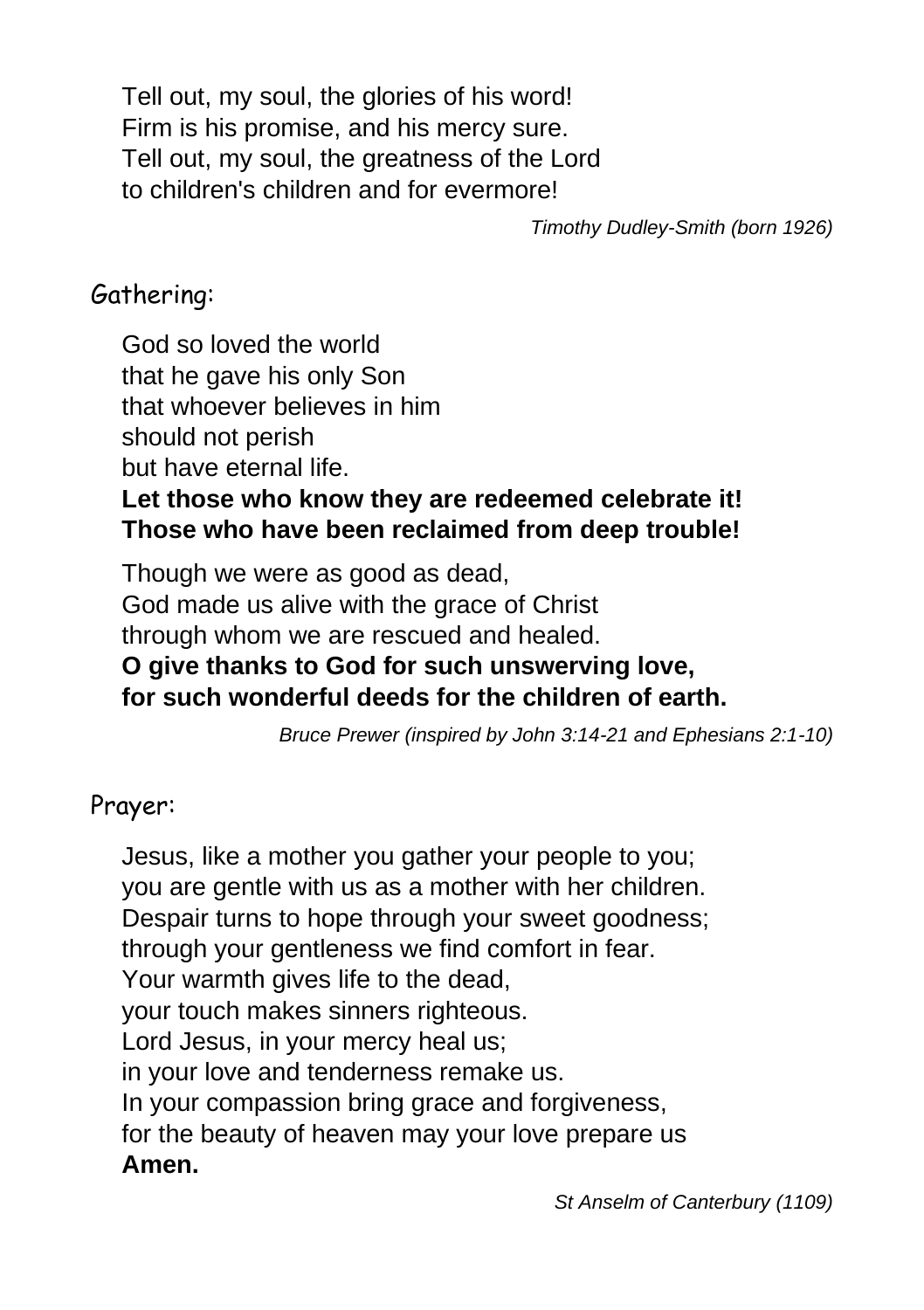Affirmation of Faith:

Let us affirm our faith in Jesus Christ the Son of God.

**Though he was divine, he did not cling to equality with God, but made himself nothing. taking the form of a slave, he was born in human likeness. He humbled himself and was obedient to death, even the death of the cross. Therefore God has raised him on high, and given him the name above every name: that at the name of Jesus every knee should bow, and every voice proclaim that Jesus Christ is Lord, to the glory of God the Father. Amen.**

# *The Liturgy of the Word*

#### Readings:

Ephesians 2:1-10

John 3:14-21

*After each reading:*

This is the word of the Lord. **Thanks be to God.**

Reflection by Bishop Andrew

Music: Magnificat – John Rutter *(Oxford Choir)*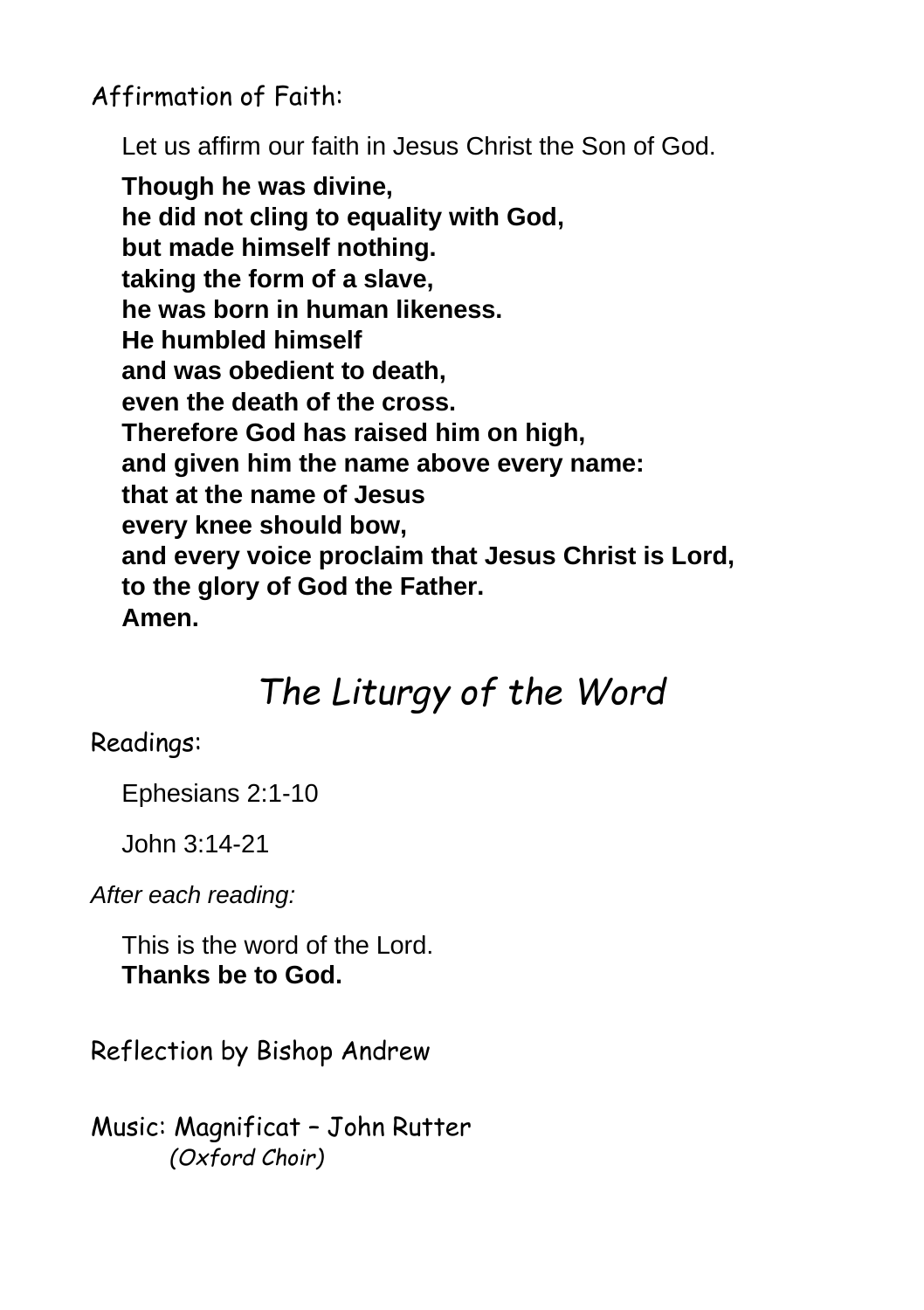### *Prayers*

*We are led in a time of prayer*

*This response is used:*

Loving Lord, **Hear our prayer.**

*The Lord's Prayer is said:*

Trusting in the compassion of God let us pray with confidence as our Saviour has taught us

**Our Father, who art in heaven, hallowed be thy name; thy kingdom come; thy will be done; on earth as it is in heaven. Give us this day our daily bread. And forgive us our trespasses, as we forgive those who trespass against us. And lead us not into temptation; but deliver us from evil. For thine is the kingdom, the power, and the glory for ever and ever. Amen.**

# *Conclusion*

### The Collect

God of compassion, whose Son Jesus Christ, the child of Mary, shared the life of a home in Nazareth, and on the cross drew the whole human family to himself: strengthen us in our daily living that in joy and in sorrow we may know the power of your presence to bind together and to heal;